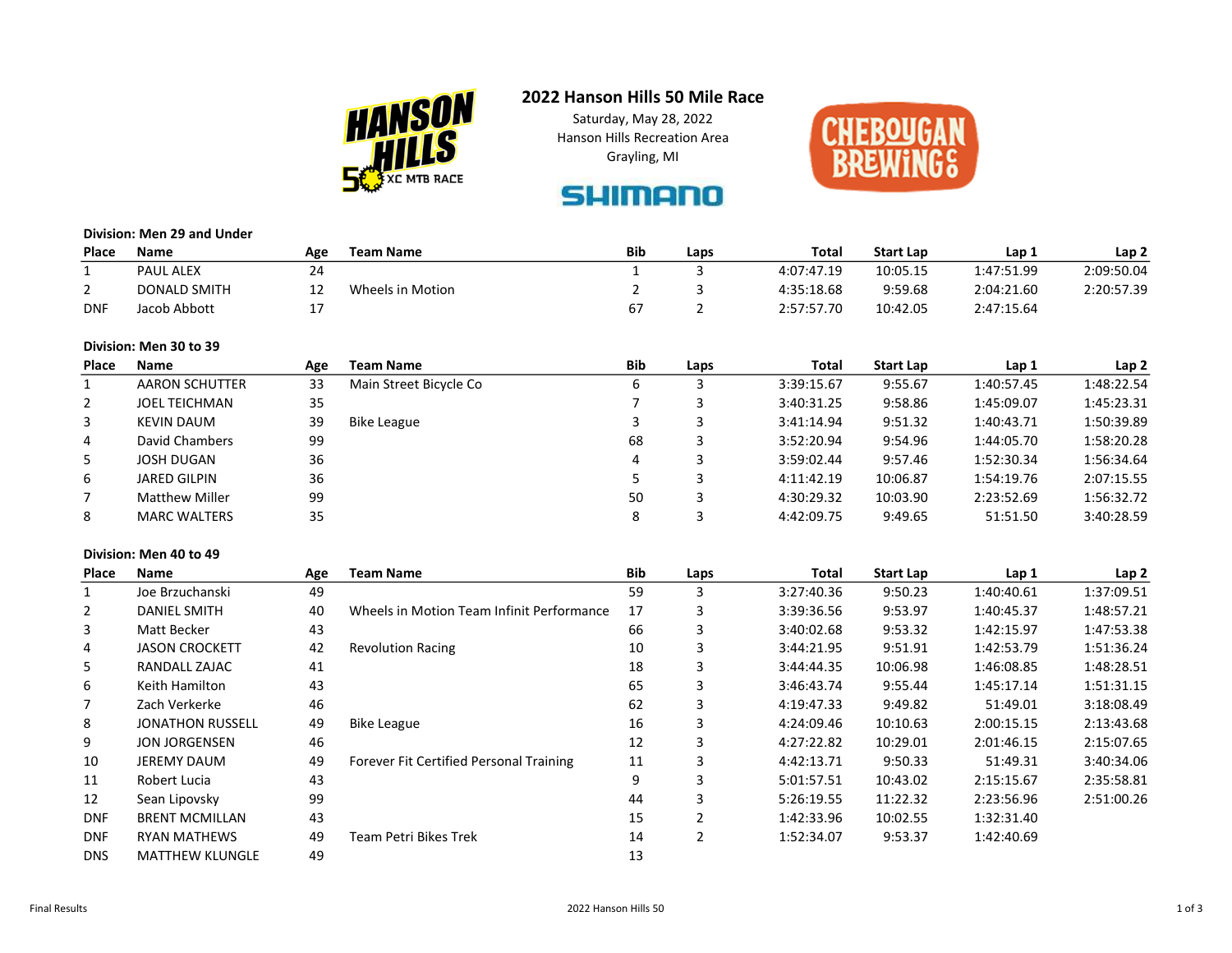

# 2022 Hanson Hills 50 Mile Race

Saturday, May 28, 2022 Hanson Hills Recreation Area Grayling, MI



# **SHIMANO**

#### Division: Men 50 Plus

| <b>Place</b>   | <b>Name</b>                    | Age | <b>Team Name</b>                 | <b>Bib</b> | Laps | <b>Total</b> | <b>Start Lap</b> | Lap <sub>1</sub> | Lap <sub>2</sub> |
|----------------|--------------------------------|-----|----------------------------------|------------|------|--------------|------------------|------------------|------------------|
| $\mathbf{1}$   | Michael Green                  | 59  |                                  | 63         | 3    | 3:38:55.90   | 9:50.96          | 1:41:40.05       | 1:47:24.89       |
| 2              | Rob Selle                      | 51  |                                  | 46         | 3    | 3:44:11.05   | 9:52.41          | 1:43:50.34       | 1:50:28.30       |
| 3              | DELL TODD                      | 55  | Rogue Racing                     | 24         | 3    | 3:48:15.35   | 9:54.09          | 1:43:36.48       | 1:54:44.78       |
| 4              | <b>BRAD MAY</b>                | 57  |                                  | 22         | 3    | 3:53:09.94   | 10:04.28         | 1:48:09.38       | 1:54:56.28       |
| 5              | RON WOOD                       | 53  |                                  | 27         | 3    | 3:54:45.90   | 10:00.68         | 1:52:15.94       | 1:52:29.27       |
| 6              | ROB TOMLINSON                  | 52  | Wolverine Sports Club ACF Stores | 25         | 3    | 3:58:00.63   | 9:54.58          | 1:50:14.42       | 1:57:51.61       |
| $\overline{7}$ | Mark Eelnurme                  | 55  |                                  | 53         | 3    | 3:59:37.78   | 10:05.91         | 1:50:11.81       | 1:59:20.06       |
| 8              | <b>Tom Markley</b>             | 60  |                                  | 60         | 3    | 4:04:17.92   | 9:58.73          | 1:52:51.37       | 2:01:27.82       |
| 9              | Jeff Doerr                     | 68  |                                  | 55         | 3    | 4:06:48.52   | 9:55.70          | 1:54:15.84       | 2:02:36.97       |
| 10             | <b>CASEY FISHER</b>            | 58  |                                  | 20         | 3    | 4:08:06.85   | 10:05.61         | 1:53:48.22       | 2:04:13.02       |
| 11             | Tim Fargo                      | 58  |                                  | 48         | 3    | 4:13:16.21   | 10:06.09         | 1:54:24.86       | 2:08:45.25       |
| 12             | MALCOLM FOX II                 | 68  | <b>Bike League</b>               | 21         | 3    | 4:15:58.80   | 10:31.29         | 1:59:44.32       | 2:05:43.19       |
| 13             | David Toutant                  | 53  |                                  | 47         | 3    | 4:18:38.17   | 9:57.13          | 2:00:47.89       | 2:07:53.15       |
| 14             | Ray Dybowski                   | 60  |                                  | 61         | 3    | 4:21:48.20   | 10:07.80         | 1:59:56.25       | 2:11:44.14       |
| 15             | <b>JIM WEITZMANN</b>           | 62  | <b>Guinness Bikers</b>           | 26         | 3    | 4:33:24.06   | 10:12.04         | 2:07:23.61       | 2:15:48.41       |
| 16             | <b>NED NIEMI</b>               | 59  |                                  | 23         | 3    | 4:36:59.95   | 10:32.71         | 2:07:47.54       | 2:18:39.68       |
| 17             | <b>LARRY ETTER</b>             | 66  |                                  | 19         | 3    | 6:04:28.76   | 12:56.05         | 2:45:36.50       | 3:05:56.20       |
|                | <b>Division: Fat Bike Open</b> |     |                                  |            |      |              |                  |                  |                  |
| Place          | <b>Name</b>                    | Age | <b>Team Name</b>                 | <b>Bib</b> | Laps | Total        | <b>Start Lap</b> | Lap 1            | Lap <sub>2</sub> |
| 1              | <b>MICHAEL REEVES</b>          | 52  | R <sub>2</sub> R Racing          | 28         | 3    | 4:18:38.25   | 10:04.26         | 1:55:55.31       | 2:12:38.67       |
| 2              | Matt Elsex                     | 42  |                                  | 64         | 3    | 4:37:48.93   | 10:00.67         | 2:00:57.85       | 2:26:50.40       |